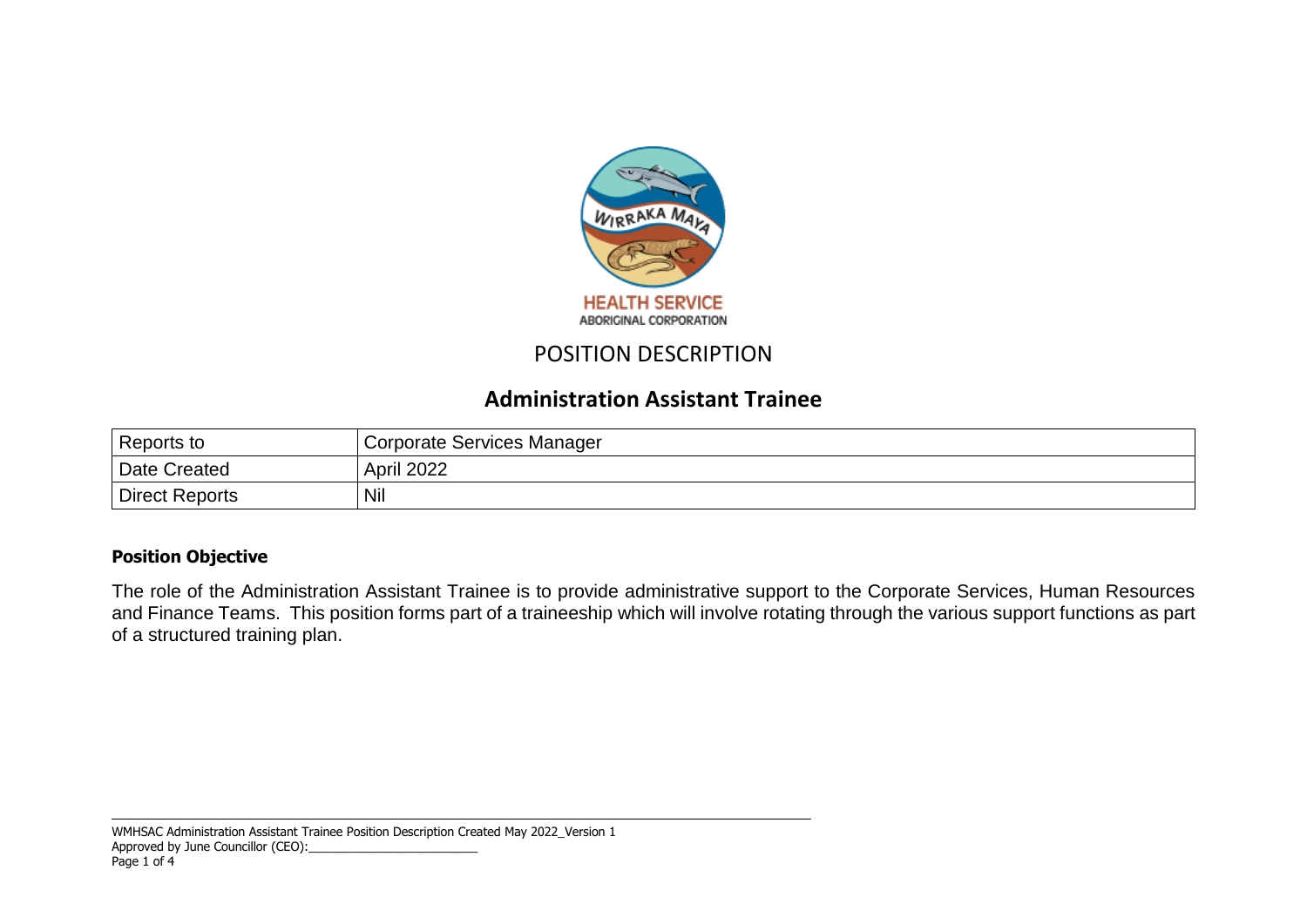#### **1.** Position Responsibilities

| <b>Key Result Area (KRA)</b>            | <b>Key Performance Indicators (KPI)</b>                                                                                                                                                                                                                                                                                                                                                                                                                                                                                                                                                                                                                                                                                                                                                                                                                                                                           | <b>Measures</b>                                                                                                                                                                                                                                                                                                                                                                                                                     |  |
|-----------------------------------------|-------------------------------------------------------------------------------------------------------------------------------------------------------------------------------------------------------------------------------------------------------------------------------------------------------------------------------------------------------------------------------------------------------------------------------------------------------------------------------------------------------------------------------------------------------------------------------------------------------------------------------------------------------------------------------------------------------------------------------------------------------------------------------------------------------------------------------------------------------------------------------------------------------------------|-------------------------------------------------------------------------------------------------------------------------------------------------------------------------------------------------------------------------------------------------------------------------------------------------------------------------------------------------------------------------------------------------------------------------------------|--|
| <b>Administration Duties</b>            | Provide a welcoming and friendly environment to internal and<br>$\bullet$<br>external stakeholders;<br>Ensure mail is collected daily, entered into mail register and<br>delivered to appropriate recipients;<br>Assist the Administration Officer in the action of building,<br>equipment and vehicle maintenance requests;<br>Assist Administration Officer to carry out property inspections<br>for WMHSAC owned properties and update relevant register;<br>Ensure the Housing Spreadsheet is up to date;<br>Ensure that the stationary orders are placed;<br>$\bullet$<br>Assist the Administration Officer in organising quotes;<br>Assist the Administration Officer in organising services/repairs<br>for vehicles;<br>Assist the Administration Officer with the purchasing of items<br>in line with organisational policies;<br>Assist the Administration Officer in carrying administration<br>audits. | Nil substantiated complaints;<br>Mail collected daily and mail register<br>up to date;<br>Building, equipment and vehicle<br>maintenance requests are<br>completed;<br>Property inspections completed and<br>register updated;<br>Housing spreadsheet up to date;<br>Stationary order placed;<br>Quotes obtained;<br>Services/repairs completed;<br>Nil breaches of organisational<br>policies and procedures;<br>Audits completed. |  |
| Human Resource<br>Administrative duties | Provide a welcoming and safe environment for new and<br>existing employees;<br>Create new employee files in consultation with the HR Officer;<br>Create new employee onboarding packs in consultation with<br>the HR Officer;<br>Develop and maintain a HR internal database to maintain<br>uniform stock;<br>Uniforms are folded and stored in HR cabinet;<br>$\bullet$<br>Assist the HR Officer in the audit of personnel files;<br>Assist the HR Officer to book approved employee training and<br>travel;                                                                                                                                                                                                                                                                                                                                                                                                     | Nil substantiated complaints;<br>$\bullet$<br>Employee files in place for all<br>employees;<br>Onboarding packs provided to all<br>new employees;<br>Uniform database in place and<br>maintained;<br>Staff uniforms are cleaned and<br>stored neatly;<br>Training and travel booked<br>accurately and deadlines met;                                                                                                                |  |

WMHSAC Administration Assistant Trainee Position Description Created May 2022\_Version 1 Approved by June Councillor (CEO):\_\_\_\_\_\_\_\_\_\_\_\_\_\_\_\_\_\_\_\_\_\_\_\_\_ Page 2 of 4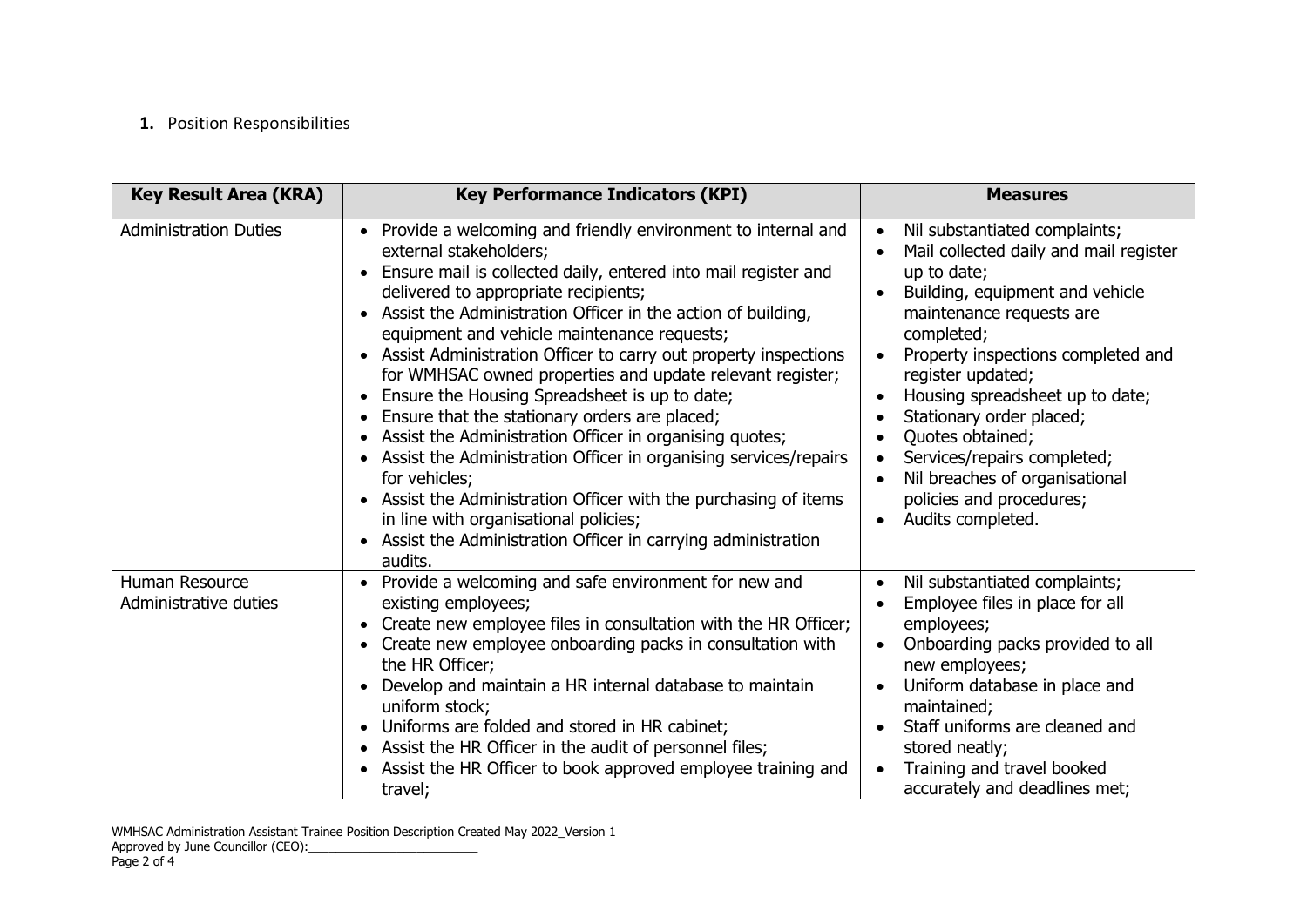|                                               | Update internal record keeping databases;<br>$\bullet$<br>Ensure the privacy and confidentiality of employees is<br>maintained at all times;<br>Ensure all filing is completed in a timely manner.<br>$\bullet$                                                                                                                                                                                                                                                                      | Audits completed;<br>Internal record keeping databases<br>maintained;<br>Nil breaches of privacy and<br>confidentiality policy;<br>Nil breaches of employee privacy and<br>confidentiality;<br>Filing up to date. |  |
|-----------------------------------------------|--------------------------------------------------------------------------------------------------------------------------------------------------------------------------------------------------------------------------------------------------------------------------------------------------------------------------------------------------------------------------------------------------------------------------------------------------------------------------------------|-------------------------------------------------------------------------------------------------------------------------------------------------------------------------------------------------------------------|--|
| <b>Finance Duties</b>                         | Assist the finance team in all accounts payable duties<br>$\bullet$<br>including but not limited to receiving invoices and processing<br>it in the accounting system;<br>Assist the finance team in all Accounts receivable duties<br>$\bullet$<br>including but not limited to raising of invoices and monitoring<br>receipts;<br>Assist the finance team in all payroll related duties and learn<br>the process so as to be ultimately able to handle processing<br>independently. | Accounts payable duties completed;<br>Accounts receivable duties<br>completed;<br>Payroll duties completed.                                                                                                       |  |
| <b>Infection Control</b>                      | Adhere to all policies and procedures in regards to infection<br>$\bullet$<br>control management.                                                                                                                                                                                                                                                                                                                                                                                    | Nil breaches of infection control<br>$\bullet$<br>policies and procedures.                                                                                                                                        |  |
| <b>Internal and External</b><br>Relationships | Attend industry forums as a representative of WMHSAC;<br>$\bullet$<br>Attend all training;<br>$\bullet$<br>Participate in team meetings and all staff meetings;<br>Liaise with internal and external stakeholders where<br>appropriate.                                                                                                                                                                                                                                              | Attendance at industry forums and<br>$\bullet$<br>training;<br>Team meetings and all staff<br>meetings attended;<br>Nil substantiated negative feedback<br>from stakeholders.                                     |  |
| Quality Improvement<br><b>Activities</b>      | Participate in continual quality improvement in the delivery of<br>services;<br>Ensure all standards are maintained consistent with evidence<br>$\bullet$<br>based best practice standards as applicable to the role.                                                                                                                                                                                                                                                                | Quality improvement processes are<br>in place and followed.                                                                                                                                                       |  |
| Commitment to Values and<br><b>Behaviours</b> | <b>Respect:</b> We treat everyone with courtesy and have regard<br>for their dignity;<br><b>Integrity:</b> We always act with honesty and are accountable<br>for our actions.                                                                                                                                                                                                                                                                                                        | Nil substantiated complaints<br>regarding values and behaviours.                                                                                                                                                  |  |

WMHSAC Administration Assistant Trainee Position Description Created May 2022\_Version 1 Approved by June Councillor (CEO):\_\_\_\_\_\_\_\_\_\_\_\_\_\_\_\_\_\_\_\_\_\_\_\_\_